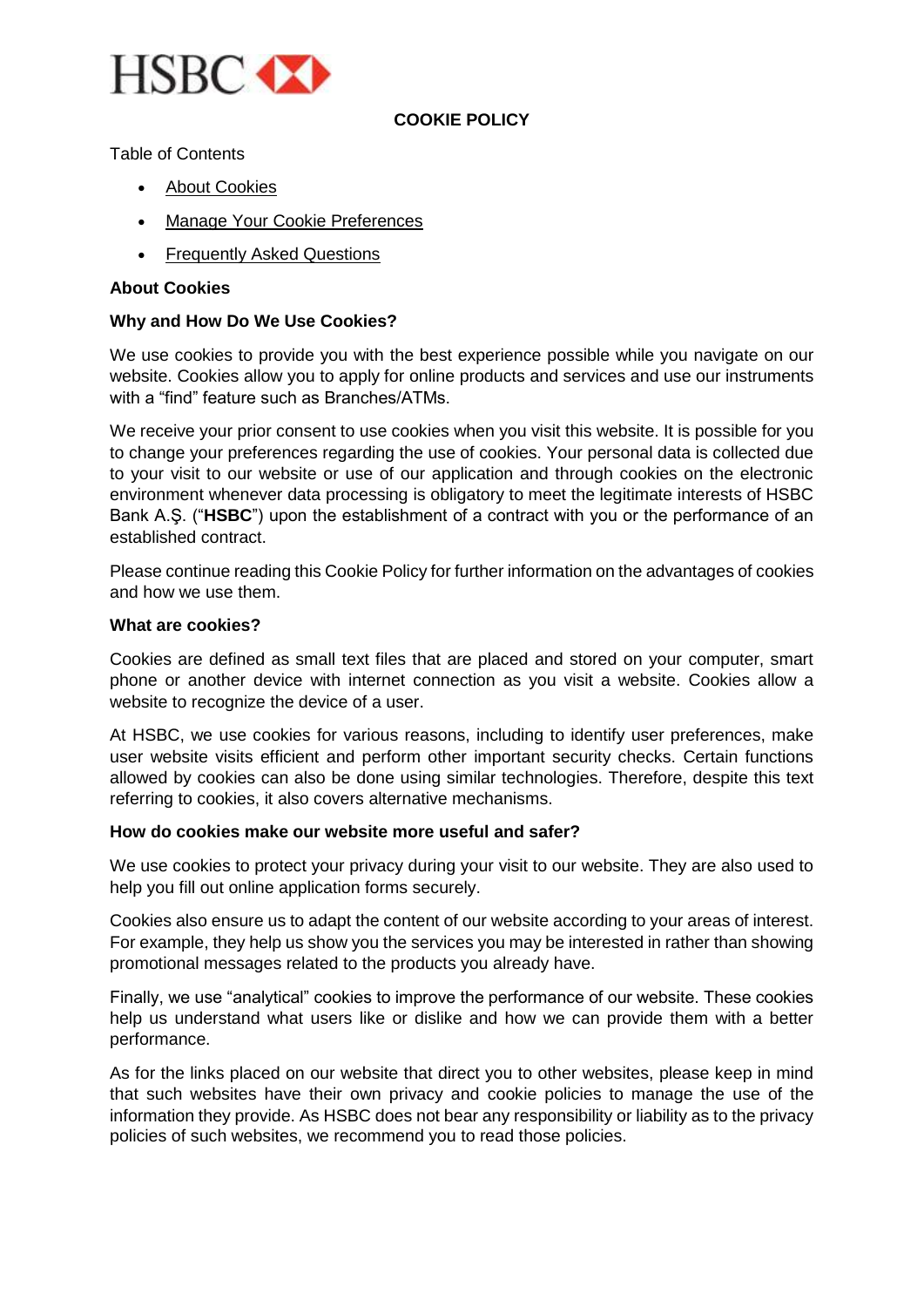

## **How do we work with trusted third parties?**

Third parties are trusted suppliers of HSBC. Among them are business partners which offer important services for our website such as insurance companies and other business partners which help us improve our website by providing us with statistical information about the most frequently visited pages.

Our website will only show advertisements related to the HSBC brand. You will not be shown any advertisement about other companies. Of course you can still see HSBC advertisements while navigating on the websites of other companies. Some of them will be general advertisements regarding our campaigns while some will be those adapted to your potential areas of interest based on the previously conducted network scanning activities. Such advertisements will be easily identifiable as on the corner of the page will appear a small, blue colored AdChoices icon.

## **How Do We Improve Our Emails?**

We use email analysis and reporting tools so that we can know how many of our emails are opened and which links are clicked the most. Knowing which articles and texts are disliked by our customers helps us improve our content and make our emails more appealing to them.

We apply strict security standards and procedures in order to prevent unauthorized access to information about you. HSBC would never ask you to verify your personal details such as user identity, password or account numbers via email or any other means. If you receive such a request, please call us at 0850 211 0 111 or contact us using the address [Reach Us.](https://forms.hsbc.com.tr/en/contact-us)

If you want to unsubscribe to our marketing email list, please click on the link which you will see at the bottom of our marketing emails.

# **What are your rights related to the processing of your data through cookies?**

You have the following rights as per Personal Data Protection Law No. 6698:

- To find out whether your personal data is processed or not;
- To request information if processed;
- To find out the purpose of the personal data processing and whether the data is used for the intended purpose;
- To learn about the third parties to whom your personal data is transferred at home or abroad;
- To demand correction in the event of incomplete or incorrect processing of your personal data and to request the notification of such procedure to the third parties to whom your personal data was transferred;
- To demand the deletion or destruction of your personal data if the reasons for processing are no longer valid even if the processing was legal at the first place and to request the notification of such procedure to the third parties to whom your personal data was transferred;
- To object to any outcome to your detriment, through the analysis of processed data exclusively via automatic systems;
- To demand recovery of losses should any losses arise due to illegal processing of personal data.

Please [click here](https://www.hsbc.com.tr/en/hsbc/personal-data-protection) for further information about the protection of your personal data and the exercise of your related rights.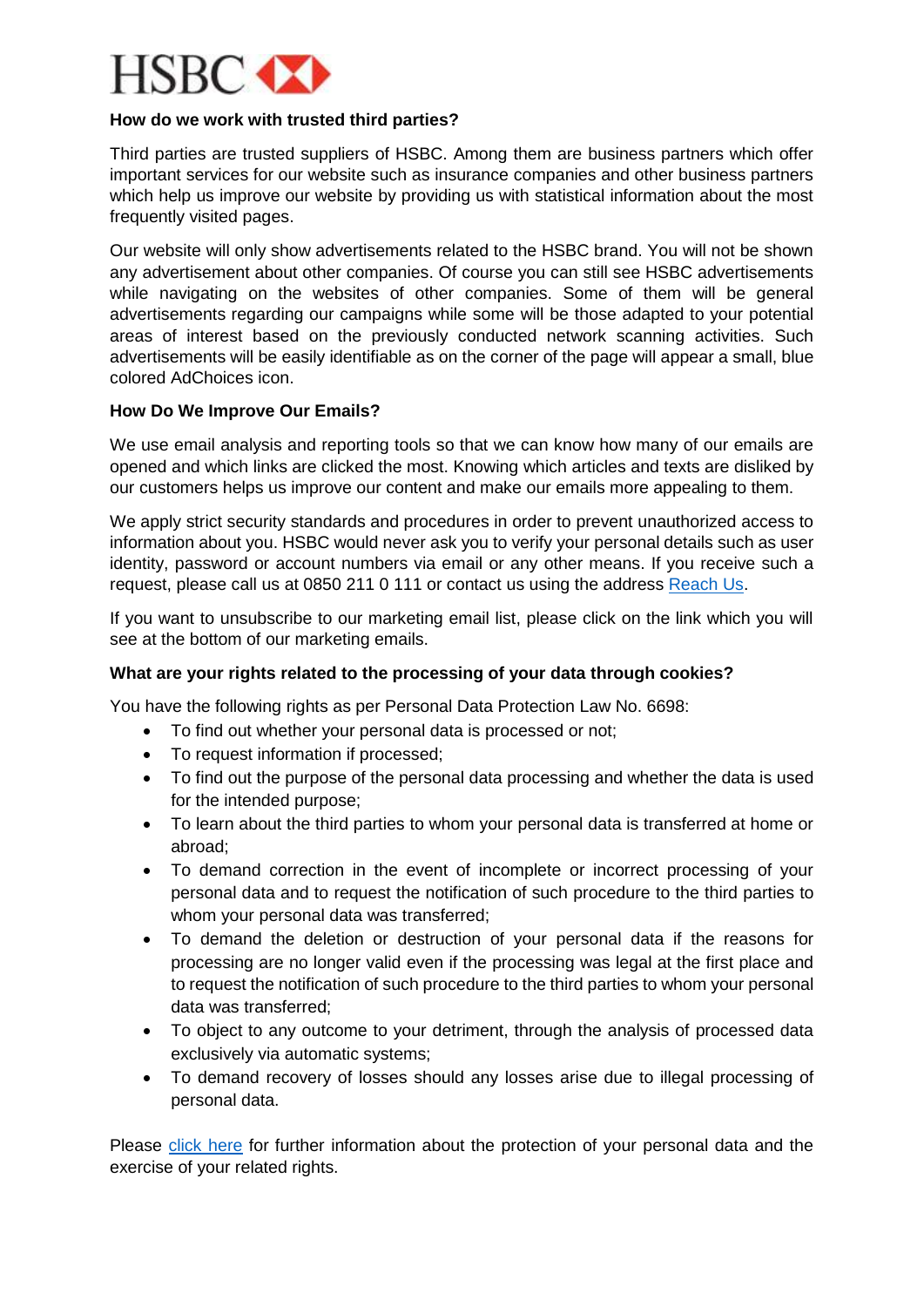

## **Manage your cookie preferences**

Important - Please sign out from your online banking session to change your cookie preferences.

### **The Cookies We Use At HSBC**

### **Strictly Necessary Cookies**

These cookies are highly important for us to provide core features on our website such as using online tools, logging in safely, saving your favorite articles and maintaining your cookies preferences.

### **Functionality and Performance Cookies**

These cookies will be activated in case you accept the use of cookies and provide extra functions on the website such as helping us remember your past preferences. They not only ensure us to monitor the performance of our website, thus allowing for regular improvements but also provide us with the opportunity to conduct tests on the website using different models to enhance user experience. These cookies can also be used to help us show important customer service messages.

### **Customized Content Cookies**

These cookies will be activated in case you accept the use of cookies and allows us to show you contents that are related to you and your areas of interest based on your previous usage of our website. They also help us measure efficiency both on HSBC websites and other websites and provide you with the products you may be interested in.

### **Frequently Asked Questions**

#### **Can cookies transfer my personal details to others?**

Information that you share via the application forms available on HSBC website is in no way shared with any other company.

### **Do cookies put my security at risk when I use online banking?**

The cookies we use are completely safe. In fact, many cookies are only used for ensuring important security features such as protecting your data and accounts.

#### **How can I manage my cookie preferences?**

You can delete the cookies found on your computer and prevent cookies from being stored/placed on your internet explorer. Deleting cookies will also delete your preferences on the relevant website. However when you block cookies completely please note that many websites and digital platforms including those websites belonging to HSBC may not work properly.